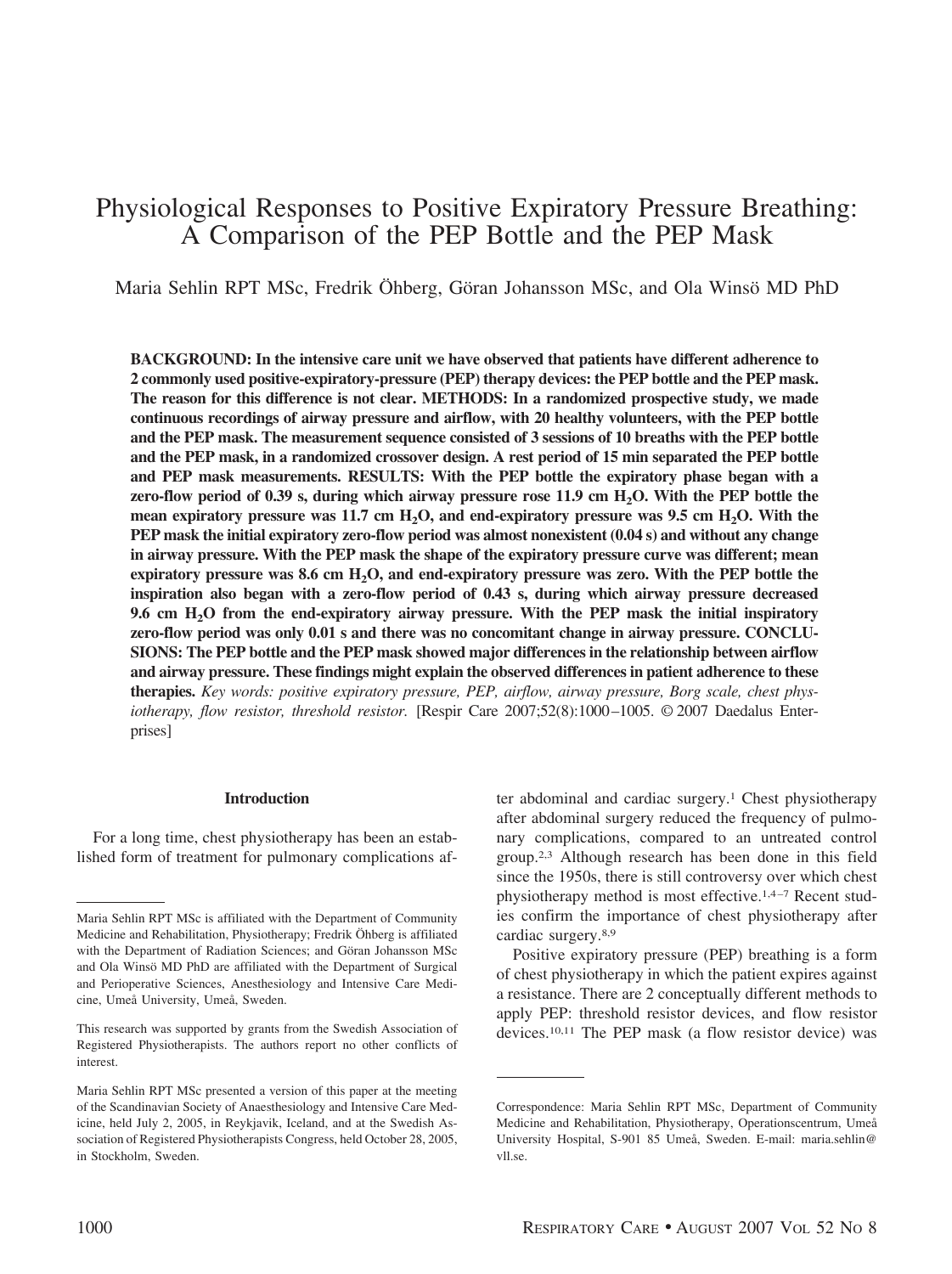

Fig. 1. Left: Positive expiratory pressure (PEP) bottle setup. Right: PEP mask setup.

developed in Denmark in the late 1970s, and it soon became a popular treatment in Scandinavia, Europe, and Canada.12,13 With the PEP mask, the magnitude of the expiratory pressure is determined by airflow and by the applied outflow resistor. The PEP mask is thus a flow resistor device. At a constant expiratory flow, the outflow resistance is inversely correlated to the diameter of the outflow resistor. PEP is also related to airflow. With a given outflow resistor, an increase in flow increases PEP, and a decrease in flow decreases PEP.

During the last decade, most departments of infectious disease in Sweden have introduced the PEP bottle (a threshold resistor device), which is now a common treatment for uncomplicated pneumonia.14 With the PEP bottle, the expiratory resistance consists of a water seal. To obtain airflow through the PEP bottle, the patient has to establish an airway pressure higher than the water seal before expiration occurs. With the PEP mask, airflow starts immediately at the beginning of the expiration.

In our daily practice in the intensive care unit we observed that some patients are not able to exhale more than a few times through the PEP bottle before they have to rest. After some normal breaths they are able to continue their PEP bottle exhalations. Their capacity to exhale through the PEP bottle is not improved by reducing the amount of water in the water seal. Our experience has been that the PEP mask suits our patients better than the PEP bottle. With the PEP mask they are able to do  $10-15$ consecutive exhalations at a PEP of 10 cm  $H_2O$  without becoming dyspneic. The reason for this difference is not clear. Some theories exist concerning physiological responses to PEP breathing,<sup>15,16</sup> but there have been few direct comparisons of the PEP bottle and PEP mask. The PEP bottle used today is less evaluated than the PEP mask, and results with the PEP mask are often applied also with the PEP bottle.

With healthy volunteers we measured the airway pressure and expiratory airflow with the PEP bottle and the PEP mask, to objectively evaluate the devices. We also collected the volunteers' estimations of their perceived exertion, using the Borg category ratio (CR) 10 scale, as a subjective evaluation.<sup>17</sup>

#### **Methods**

The study was approved by the research ethics committee of the medical faculty of Umeå University, and informed consent was obtained from each participant. Twenty healthy volunteers (mean  $\pm$  SD age 37  $\pm$  9 y, 13 women, 7 men) participated. Prior to PEP measurements, we measured (Model 5, Vitalograph, Buckingham, United Kingdom) vital capacity and forced expiratory volume in the first second  $(FEV_1)$  in all 20 participants. A physiotherapist who was experienced in pulmonary function measurements performed the tests. The participants were seated, and a nose-clip was used. The best of 3 maneuvers within 10 min was used for both vital capacity and  $FEV<sub>1</sub>$ .

Figure 1 shows the PEP measurement setups. In all the measurements the participants breathed through a pressure transducer, followed by a bacterial filter and an airflow transducer. A T-valve that separated the inspiratory and expiratory airflow was connected to the distal end of the airflow transducer.

The PEP bottle device consisted of a bottle with 10 cm of water and a 42-cm plastic tube (inner diameter 1 cm) connected to the expiratory limb of the T-valve. The end of the tube was 10 cm below the water surface, which provided an expiratory pressure of approximately  $10 \text{ cm H}_2$ O. A nose-clip and a mouthpiece were used when breathing through the PEP bottle.

The PEP mask consists of a face mask, to which various resistors (inner diameter range 1.5–5.0 mm) can be connected. The chosen resistor was connected to the expiratory limb of the T-valve.

The participants sat on an adjustable chair in front of the table, with 90-degree flexion of the knees and hips, and with the feet firmly on the floor or, if needed, a footstool. The subject's elbows were placed on the table, and the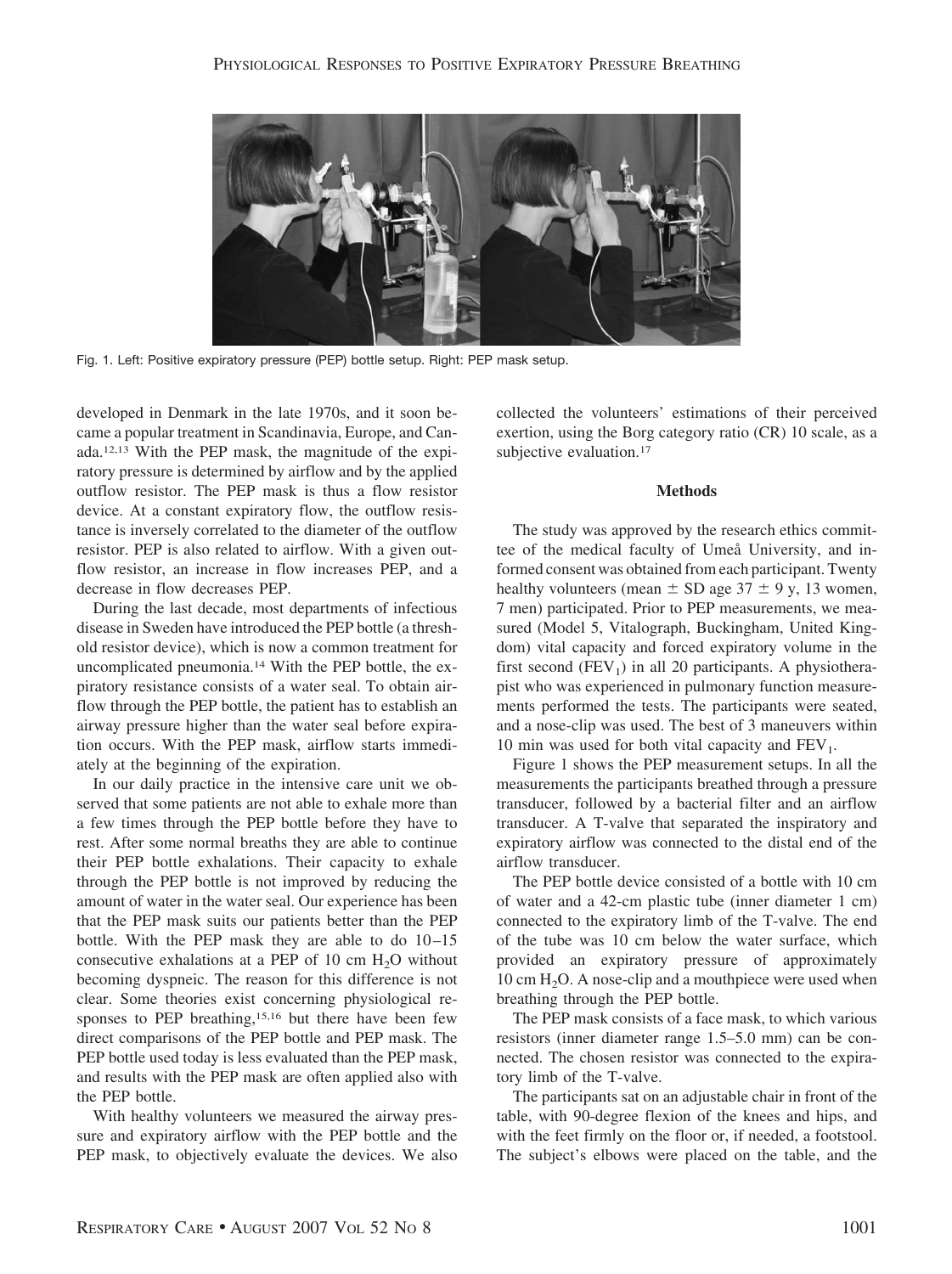subject's fingers were placed on the mask or mouthpiece (see Fig. 1). All participants practiced with both the PEP bottle and the PEP mask before the measurements began. They were instructed to breathe in and out through the mouth, to take a deep breath and exhale slightly actively, and to try to find a rhythm they felt comfortable with. When practicing with the PEP mask, expiratory pressure was measured with a manometer connected to the expiratory valve. The resistor chosen for each participant was the resistor that resulted in an expiratory pressure of approximately 10 cm  $H_2O$ . The inner diameter of the resistors used ranged from 2.0 mm to 4.5 mm.

When the participant felt comfortable using the 2 PEP devices, a 15-min pause took place before the PEP measurements began. During the 15-min pause the participants were instructed how to use the Borg CR 10 scale,<sup>17</sup> and electrocardiogram measurements were started. The electrocardiography continued during the whole test procedure.

During PEP breathing, airway pressure, airflow, and blood oxygen saturation (measured via pulse oximetry) were recorded continuously at 200 Hz, with waveform acquisition and analysis software.

The measurement sequence consisted of 3 sessions of 10 breaths with either the PEP mask or the PEP bottle, in a random order (sealed envelopes). A 2-min pause separated each session of 10 breaths. To avoid carryover effects, the subject had a rest period of 15 min before measurements with the second PEP device. After the third session with each PEP device, the participants estimated their perceived exertion, with the Borg CR 10 scale.17

# **Calibrations**

Before the tests, the pressure transducer was calibrated with a water column. A 2-point calibration procedure was used (ie, the transducer was calibrated with 0 cm of water and with a 10 cm water column). In addition, the pressure transducer was tested during a longer period to evaluate offset drift and sensitivity drift. The sensitivity drift was small, compared to the offset drift. The offset drift was therefore compensated for before each test series.

The airflow transducer was calibrated with a 600-mL calibration syringe before every third session of 10 breaths. However, because of unknown artifacts, the airflow signal was initially impossible to calibrate to 0 L/s. There was constant drift in the airflow baseline, which persisted throughout the registration period. This drift had to be dealt with in 2 steps, in accordance with instructions from the manufacturer and from local research engineers. Airflow baseline drift, as measured during a period with no airflow, was subtracted from the registered airflow signal. Any existing trend in the airflow signal was then removed.

The airway pressure signal was adjusted similarly. Thus, mean airway pressure during zero airflow was measured and then subtracted from the airway pressure signal.

Analyses of the airway pressure and airflow recordings were done manually for each individual breath. The shift between inspiration and expiration was defined as the point when the airflow signal passed zero L/s; that is, when the airflow signal changed from a positive (inspiration) to a negative (expiration) value, or vice versa.

## **Statistical Analysis**

We used the paired *t* test to compare the PEP mask and PEP bottle data. A p value  $\leq 0.05$  was considered statistically significant. Data are presented as mean  $\pm$  SD, except for the Borg scores, which are reported as median and range values. Statistical analyses were performed with statistics software (SPSS for Windows 12.0, SPSS, Chicago, Illinois).

#### **Results**

## **Demographic Data**

Our 20 healthy volunteers had normal baseline pulmonary function: mean  $\pm$  SD vital capacity 4.33  $\pm$  0.92 L  $(80-131\% \text{ of predicted})$  and FEV<sub>1</sub> 3.57  $\pm$  0.76 L (83– 127% of predicted). All the participants were nonsmokers. There were no significant differences in heart rate over time, within or between the PEP mask and PEP bottle "groups." Oxygen saturation was 97–99%.

## **Changes in Airway Pressure**

With the PEP bottle, after a deep inspiration, the expiratory phase began with a 0.39 s zero-flow period, during which airway pressure rose 11.9 cm  $H_2O$  but no airflow occurred. With the PEP mask, the expiratory zero-flow period was only 0.04 s and the change in airway pressure was  $0.4 \text{ cm H}_2\text{O}$  (Fig. 2).

Figure 3 shows the mean and maximum expiratory pressures, the ratios of mean to maximum airway pressure, and the end-expiratory airway pressures. Both the maximum  $(14.9 \text{ cm H}_2\text{O})$  and mean  $(11.7 \text{ cm H}_2\text{O})$  expiratory pressures were higher with the PEP bottle. The ratio of mean to maximum airway pressure was slightly higher with the PEP bottle than with the PEP mask (see Fig. 3C).

At the end of the expiration, airway pressure was much higher with the PEP bottle  $(9.5 \text{ cm H}_2\text{O})$  than with the PEP mask (near zero) (see Fig. 3D).

With the PEP bottle the inspiration started after a zeroflow period of 0.43 s, during which airway pressure decreased 9.6 cm  $H<sub>2</sub>O$  from the end-expiratory airway pressure level. With the PEP mask the inspiratory zero-flow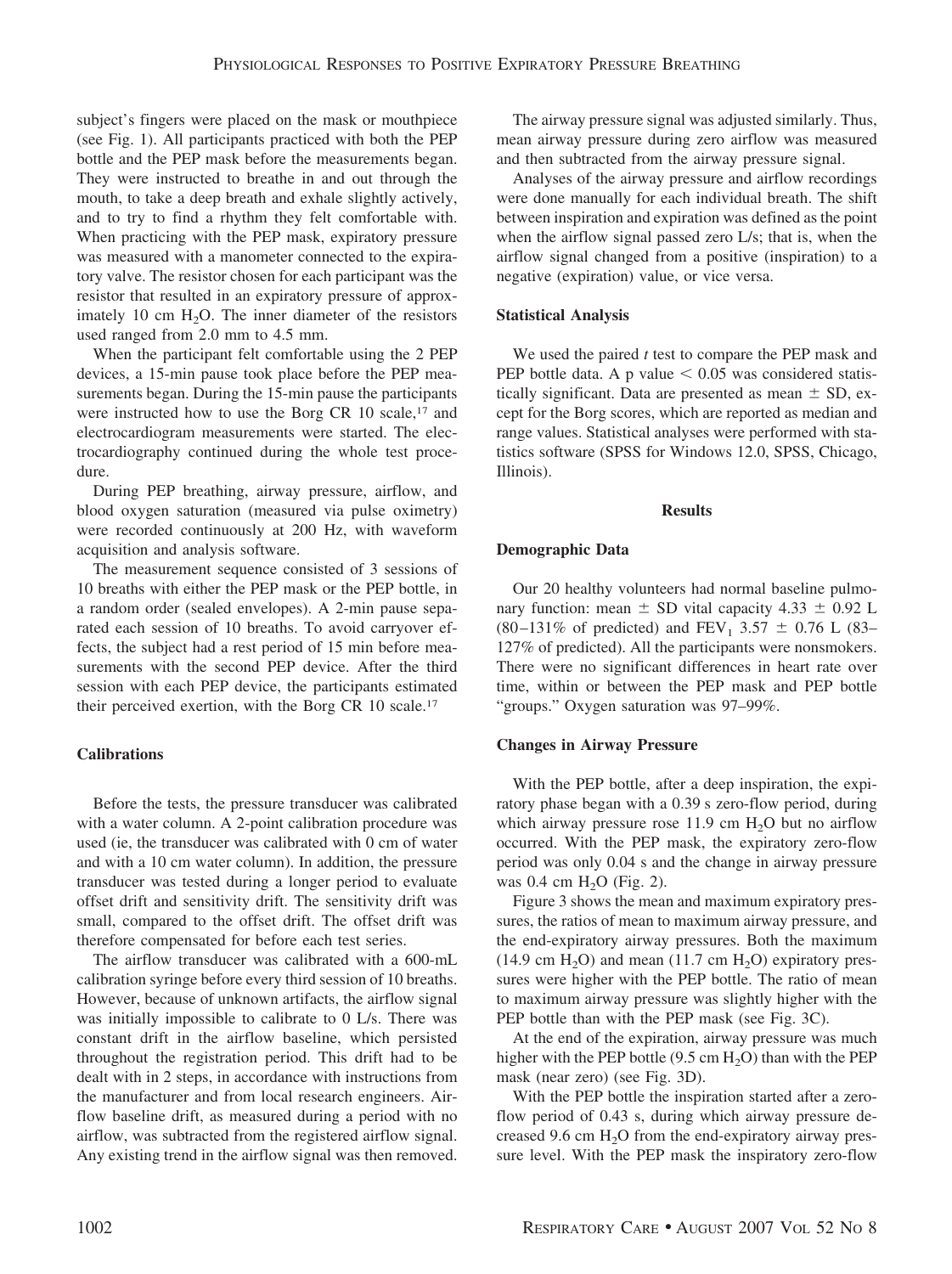

Fig. 2. A: Zero-airflow period at the beginning of expiration. B: Change in airway pressure during this zero-airflow period. The values are mean  $\pm$  SD.  $*$  p  $<$  0.001.

period was 0.01 s, and there was no change in airway pressure from the end-expiratory airway pressure level (Fig. 4).

### **Changes in Airflow**

Figure 5 shows the maximum and mean expiratory airflows, both of which were higher with the PEP bottle than with the PEP mask.

#### **Breathing Pattern**

The mean inspiratory time was  $2.56 \pm 0.83$  s with the PEP bottle and 2.25  $\pm$  0.74 s with the PEP mask  $(p < 0.001)$ . Mean expiratory time was  $5.14 \pm 1.54$  s with the PEP bottle and  $5.80 \pm 2.0$  s with the PEP mask  $(p = 0.068)$ .

Peak airway pressure and peak airflow occurred within the first 60% of the expiratory phase with the PEP bottle, and within the first 50% of the expiratory phase with the PEP mask.

The mean inspiratory-expiratory ratio was  $0.52 \pm 0.14$ (ie, 1:2) with the PEP bottle and  $0.41 \pm 0.12$  (1:2.5) with the PEP mask ( $p = 0.005$ ). The time required for 10 consecutive breaths was similar with the PEP bottle and the PEP mask:  $77 \pm 22$  s versus  $80 \pm 25$  s, respectively  $(p = 0.29)$ .

### **Perceived Exertion**

The participants' perceived exertion was measured with the Borg CR 10 scale.<sup>17</sup> The median perceived exertion was 2.5 (range  $(0-5)$ ) with the PEP mask, and 2 (range  $(0-5)$ ) with the PEP bottle. Twelve participants rated their perceived exertion higher with the PEP mask, and 5 participants rated their perceived exertion higher with the PEP bottle. The remaining 3 participants felt that there were no difference in their perceived exertion between the 2 PEP devices.

#### **Discussion**

The PEP bottle is, by tradition, the first choice among PEP devices at our university hospital, and it is used daily. However, some patients are not able to take more than a few breaths with the PEP bottle, whereas they are able to take 10 –15 consecutive breaths with the PEP mask. This difference in patient compliance has not been previously investigated. We therefore chose to compare the PEP bottle with the PEP mask. These PEP devices represent 2 different principles for applying PEP. Breathing with the PEP bottle (a threshold resistor device) is done with a mouthpiece, and the exhalation is through a water seal, whereas the PEP mask (a flow resistor device) is done with a face mask equipped with an expiratory resistor.

We found major differences in the relationship between airflow and airway pressure with the PEP mask and PEP bottle during both expiration and inspiration. With the PEP bottle the expiratory phase began with a zero-flow period, during which airway pressure rose rapidly. With the PEP mask the expiratory zero-flow period was almost nonexistent, and without change in airway pressure. The duration of the zero-flow period with the PEP bottle reflects the time required for the airway pressure to rise above the water seal level. When the airway pressure reaches that level, airflow begins. At the end of the expiration, airway pressure was  $9.5 \text{ cm } H_2O$  with the PEP bottle and zero with the PEP mask.

With the PEP bottle the inspiration began with a zeroflow period, which was an interesting and unexpected observation. During this zero-flow period, airway pressure decreased from the end-expiratory airway pressure level to slightly below zero. With the PEP mask the inspiratory zero-flow period was much shorter and there was no change in airway pressure during that very brief zero-flow period.

The zero-flow periods make the patient briefly hold his or her breath, and it is therefore possible that the longer zeroflow periods (during both expiration and inspiration) cause some patients to become dyspneic with the PEP bottle.

Some methodological considerations have to be addressed. Outflow resistance of different positive expiratory pressure systems has previously been tested in vitro, with various ventilator systems and constant-airflow devices (rotameters),<sup>11,18-21</sup> whereas in vivo data are sparse. Many threshold resistors show flow dependence when airflow increases.11 With the water seal, when the airflow is above 30 L/min, airway pressure increases.22 Christensen et al19 compared 3 flow resistors (PEP mask, Pari-PEP, and System 22-PEP) with 3 threshold resistors (underwater seal, Vital Signs PEEP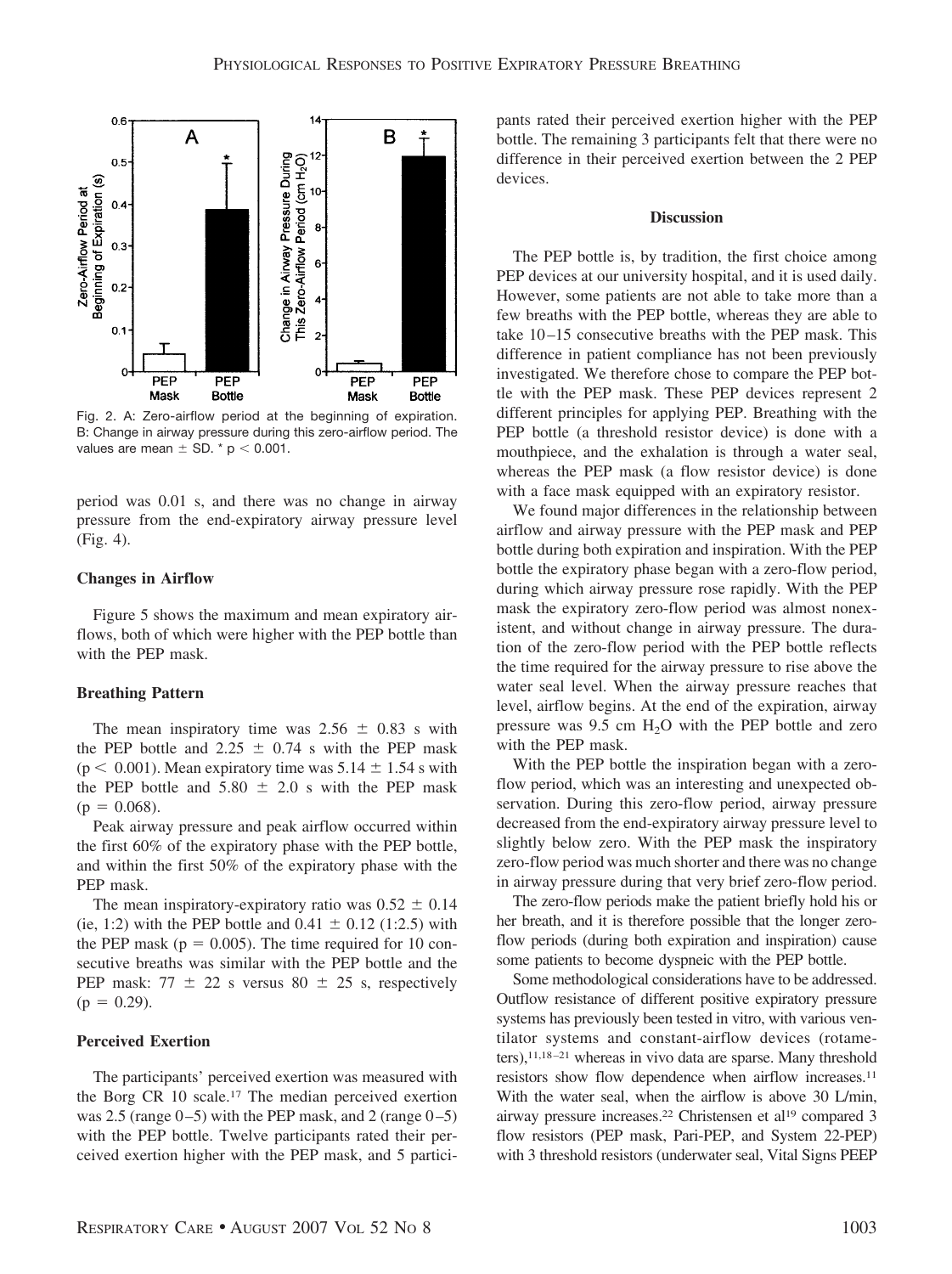

Fig. 3. A: Maximum expiratory airway pressure. B: Mean expiratory airway pressure. C: Ratio of mean to maximum airway pressure. D: End-expiratory airway pressure. The values are mean  $\pm$  SD.  $^*$  p  $<$  0.001.



Fig. 4. A: Zero-airflow period at the beginning of inspiration. B: Change in airway pressure during this zero-airflow period. The values are mean  $\pm$  SD.  $*$  p  $<$  0.001.

valve, and Ambu PEEP valve) and concluded that the water seal is an almost ideal threshold resistor. They also found a minor degree of flow dependence, especially at higher pressures, and that a T-valve itself could act as a resistor.

Limitations of the present study include the fact that the subjects used a mask when breathing through the PEP mask and a mouthpiece when breathing through the PEP bottle. We chose these methods because they resemble standard clinical use. Further, there are some minor differences in compressible gas volume between the different PEP devices (10.5 mL), which might influence the results, but probably only to a minor degree.

In the present study our intention was that the participants breathe against an expiratory pressure of 10 cm  $H_2O$ , with both PEP devices. However, both maximum and mean



Fig. 5. A: Maximum expiratory airflow. B: Mean expiratory airflow. The values are mean  $\pm$  SD.  $^*$  p  $<$  0.001.  $\dagger$  p  $<$  0.026).

expiratory airway pressure differed significantly between the PEP bottle and the PEP mask. The mean expiratory airflow with the PEP bottle was 0.33 L/s, and a T-valve was used for separating the inspiratory airflow from the expiratory airflow. Both the use of the T-valve and the velocity of the expiratory airflow could explain why the measured mean expiratory airway pressure was higher than 10 cm  $H<sub>2</sub>O$  with the PEP bottle.

We observed lower airway pressures than expected with the PEP mask. This might be due to the fact that some participants changed their way of breathing, compared to the initial instruction phase. To avoid external disturbances, such alterations in breathing pattern were not addressed with further instructions to the participant.

The mean expiratory airflow we observed (0.29 L/s with the PEP mask and 0.33 L/s with the PEP bottle) is in line